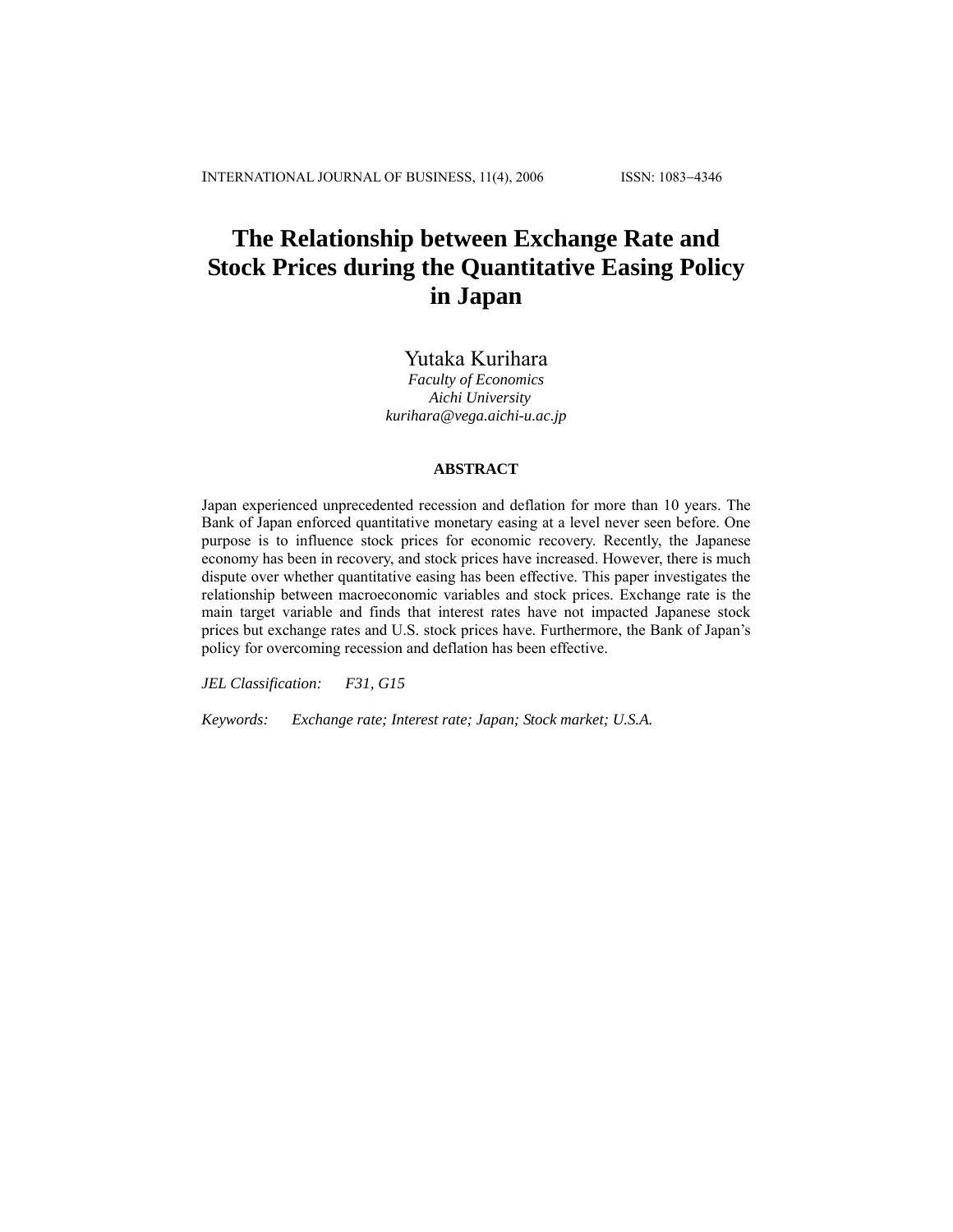#### **I. INTRODUCTION**

Japan experienced unprecedented recession and deflation for more than 10 years. During that period, Japan enforced very aggressive fiscal policies, and the Bank of Japan (BOJ) performed unprecedented quantitative monetary easing. Since 2001, the BOJ has conducted quantitative easing (Kurihara, 2006).

One of the purposes of BOJ's policy seems to be to influence stock prices, although BOJ has not admitted to this purpose. The governor of BOJ has reiterated again and again the importance of increasing the transfer of funds from "safe" to "risky" assets. The quantitative easing policy is related to this purpose.

This paper analyzes the relationship between Japanese stock prices and macroeconomic factors. In most developed countries, the most important factor in determining stock prices has been interest rates. However, in Japan, interest rates have been close to zero since the quantitative easing policy was implemented in 2001. The effect of interest rates changes on stock prices seems to have decreased to the point of being negligible. Other macroeconomic factors, such as exchange rates and U.S. stock prices, may affect stock prices. This paper finds that exchange rates and U.S. stock prices have been significant determinants of Japanese stock prices.

This paper is structured as follows. The next section provides a theoretical exploration of the relationship between the stock market and other macroeconomic factors. Empirical analysis is followed by the theoretical analysis. Finally, the paper concludes with a brief summary.

#### **II. RELATIONSHIP BETWEEN STOCK MARKET AND MACROECONOMIC FACTORS**

The relationship between stock prices and macroeconomic factors has been discussed all over the world. This paper considers the determinants of 'daily' stock prices in Japan. Daily stock prices are determined by many factors, including enterprise performance, dividends, stock prices of other countries, gross domestic product (GDP), exchange rates, interest rates, current account, money supply, employment, their information and so on. Countless factors have an impact on daily stock prices. It should be also noted that previous studies have used monthly or quarterly data whereas this paper relies on daily data.

The factors that influence stock prices change over time. For example, in the 1970s and early 1980s, inflation rates were high, which in turn affected stock prices. However, that inflation rate has been stable since then. In general, since that time, interest rates have continued to have much influence on stock prices.

Many studies have investigated the relationship between stock prices and interest rates. Campbell (1987); Cutler, Poterba, and Summers (1989); and Hodrick (1992) showed that short- and long-term interest rates have a modest degree of forecasting power for excess stock returns. Similarly, other studies, such as Campbell and Shiller (1991) and Fama (1984), have shown that the slope of the term structure of interest rates helps to forecast excess stock returns. Campbell and Ammer (1993) and Hamori and Honda (1996) also showed that short-term interest rates affect stock prices.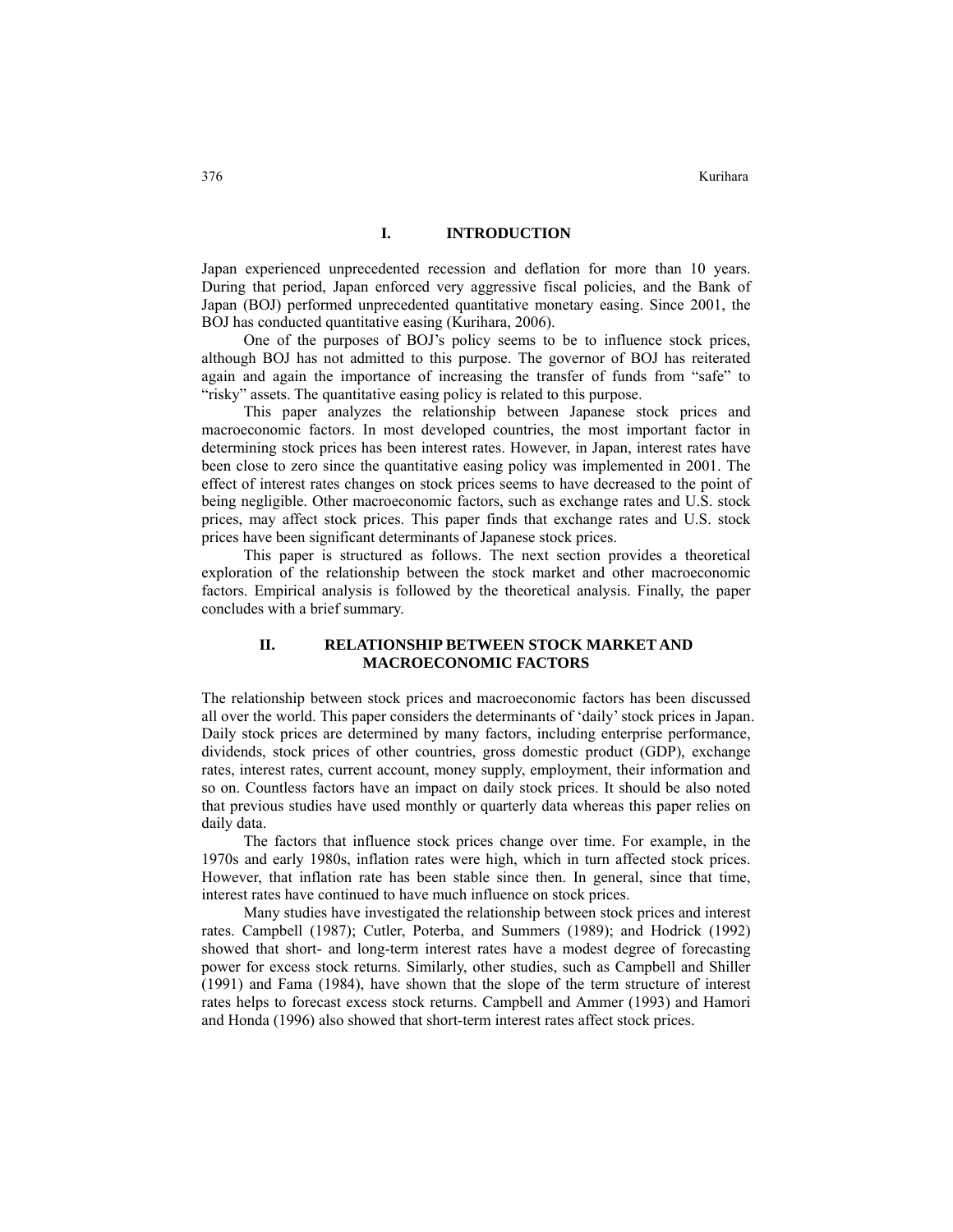This study analyzes the period since March 19, 2001, when quantitative easing was implemented in Japan. One reason is that there is little recent study analyzing stock prices in Japan; however, the main reason is that it is uncertain whether the interest rate has had an effect on stock prices since then because the interest rates have been almost zero. Some important factors, such as exchange rate and U.S. stock prices, should be noted in addition to domestic interest rates.

In the United States, the information technology (IT) boom contributed strongly to increasing stock prices. On the other hand, the Japanese economy has had many structural problems and has experienced recession. Stock prices in Japan decreased during the mid-1990s and after the bubble economy of the 1980s. However, as shown in Figure 1, movement of stock prices in the two countries seems similar after 2001, when quantitative easing policy was implemented in Japan. Fluctuations in exchange rates seem to occur in parallel with Japanese stock prices.





Note: Japanese stock market figures are from the Nikkei Stock Average, and the U.S. figures are the Dow Jones Industrial Average.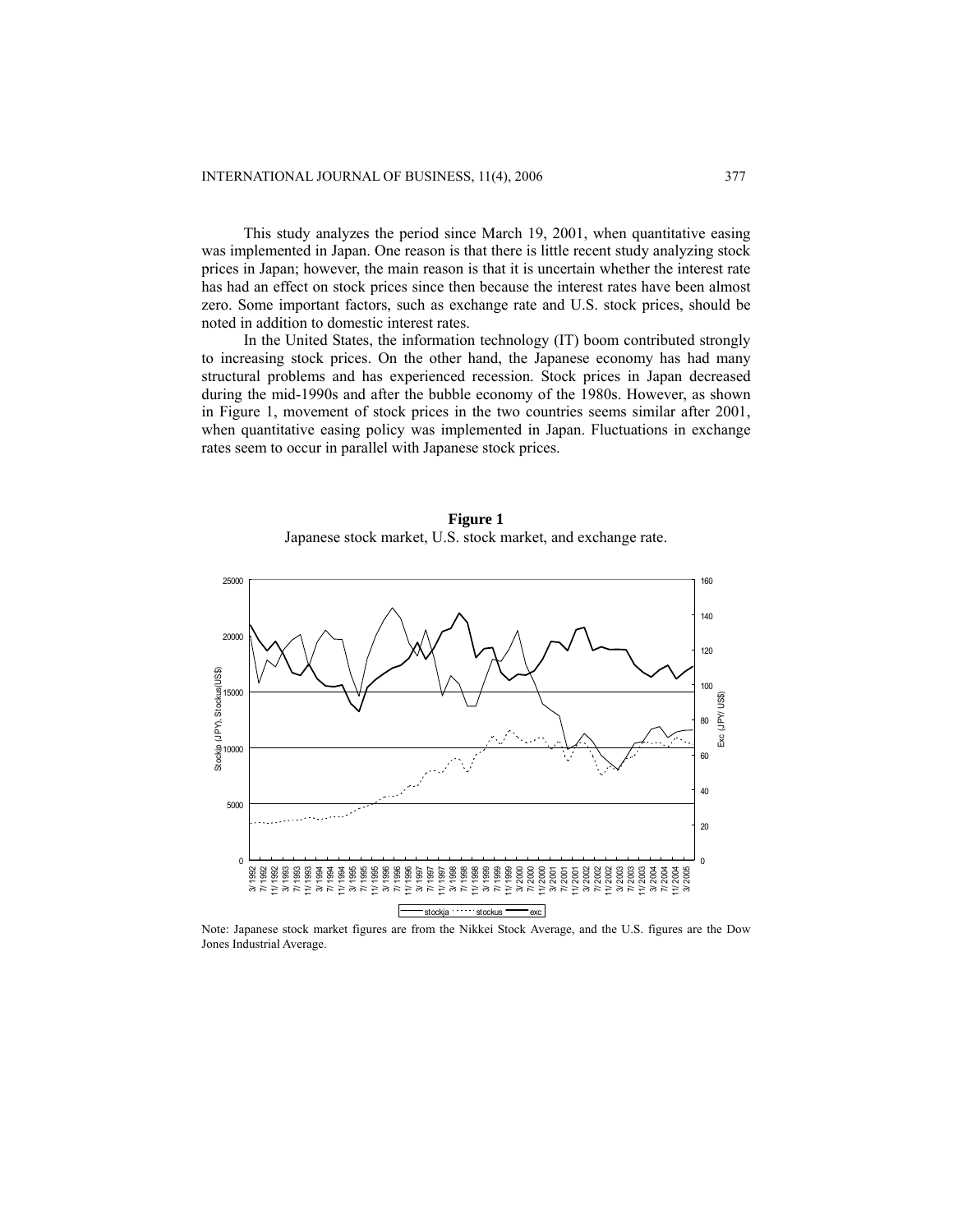Little research exists on the effect of the exchange rate on stock prices, which has been analyzed from the view of Arbitrage Pricing Theory (APT). Most existing studies have examined whether the arbitrage condition can be explained in relation to the exchange rate. It is interesting that many studies deny the explanatory power of the exchange rate (Jorion, 1991). Hamao (1988) investigated this relationship and found that the effect of exchange rate fluctuation was insignificant for Japan, but Choi, Hiraki, and Takezawa (1998) reported that the exchange rate was an important factor. Since the 1980s, capital movement across countries has increased rapidly. In spite of the reduction in fluctuations of the exchange rate in the 1990s compared to the 1980s, this movement should not be ignored along with the development of IT, especially in the field of financial instruments and payment systems (Kurihara and Ohtsuka, 2005). The target of investments has expanded greatly from domestic to worldwide. Because interest rates have been quite low, other factors must be affecting stock prices. There is a high likelihood that exchange rate has been influencing the Japanese stock prices.

#### **III. EMPIRICAL ANALYSIS OF STOCK PRICES IN JAPAN**

#### **A. Data and Its Unit Root Test**

As mentioned above, one purpose of this study is to analyze stock prices in Japan since the quantitative easing policy was implemented on March 19, 2001. The analysis spans from then to now.

In the analysis, unit root tests of each macroeconomic variable related to stock prices are conducted before analyzing the determinant factors of stock prices. The variables estimated are Japanese stock prices (Jstock), U.S. stock prices (Ustock), exchange rate (yen/U.S. dollar; EX), the Japanese call (interest) rate (Call), and the FF rate (FF). 'R' means rate. The test method is ADF. The sample period is between March 19, 2001 and September 30, 2005. Quantitative easing was first conducted on March 19. As shown in Table 1, all of the lagged variables and variable rates are significant at  $1\%$ <sup>1</sup>

| Variable      | t value   | Lagged First     | t value   | Rate of        | t value   | Lagged rate      | t value   |
|---------------|-----------|------------------|-----------|----------------|-----------|------------------|-----------|
|               |           | Difference       |           | Variable       |           | of variable      |           |
| Jstock        | $-1.80$   | <b>AJstock</b>   | $-32.33*$ | <b>RJstock</b> | $-32.71*$ | <b>ARJstock</b>  | $-18.05*$ |
| <b>Ustock</b> | $-1.84$   | $\Delta U$ stock | $-33.44*$ | <b>RUstock</b> | $-32.16*$ | $\Delta$ RUstock | $-19.89*$ |
| EX            | $-1.30$   | AEX.             | $-18.63*$ | <b>REX</b>     | $-1.52$   | <b>AREX</b>      | $-22.08*$ |
| Call          | $-18.39*$ | ACall            | $-6.23*$  |                |           |                  |           |
| FF            | $-4.13*$  | AFF              | $-19.18*$ |                |           |                  |           |

**Table 1**  Unit root tests of each variable

Note. \* denotes significant level at 1%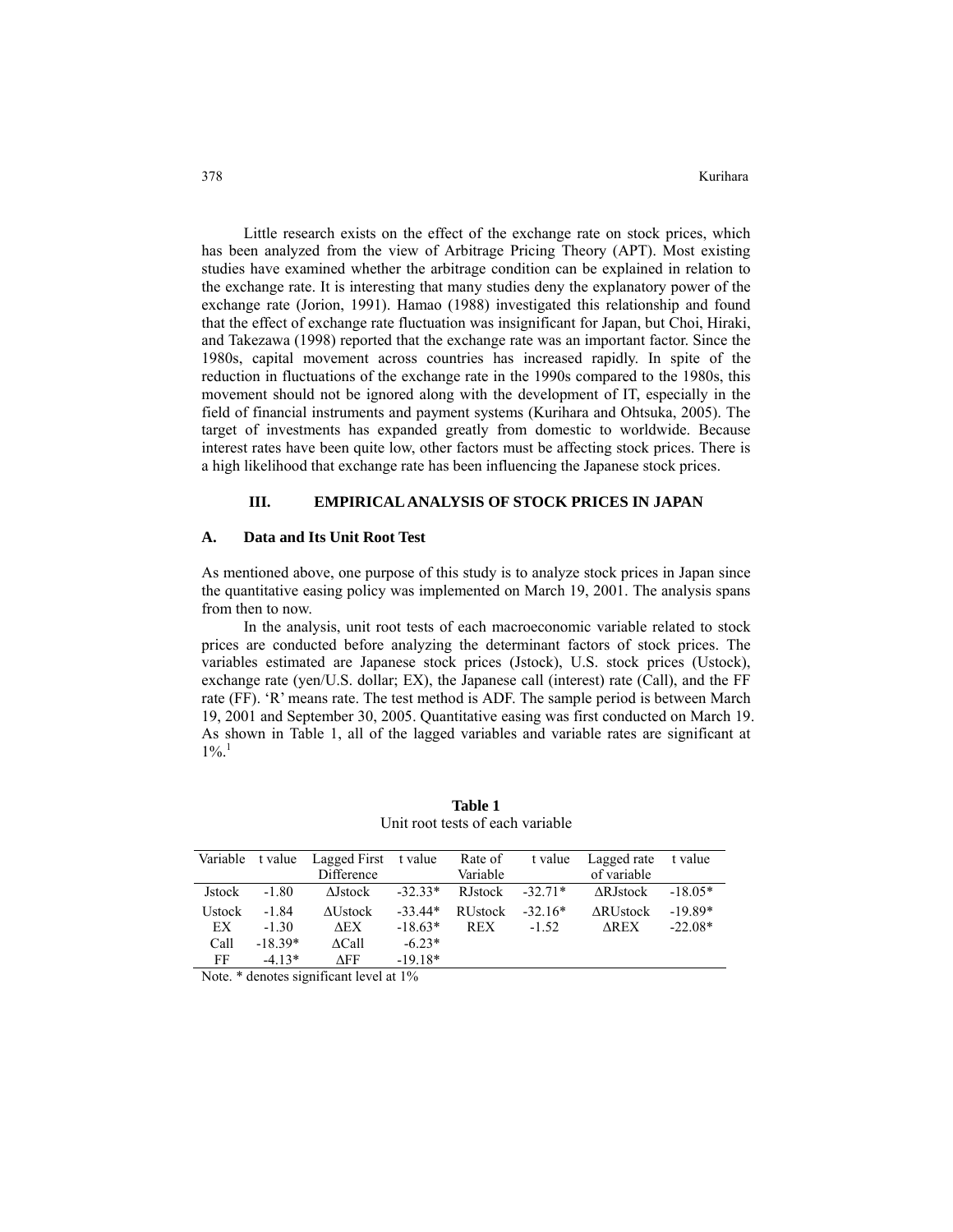## **B. OLS Test**

From this view, we can see that Japanese stock prices regressed as an exchange rate, interest rates, and U.S. stock price. The variables used in this calculation are Nikkei Stock Average, Dow, yen-dollar exchange rate, call rate, and FF rate. The Nikkei Stock Average represents the main stock market prices in Japan.<sup>2</sup>

The coefficient of exchange rates should be positive because Japan has been an export-oriented country. The coefficient of interest rates should be negative according to standard economic theory. The coefficient of U.S. stock price should be positive because economic activity and the link between Japan and the U.S. are strong.

The estimated results using rates by OLS are shown in Table 2. The sample period is from March 19, 2001 to September 30, 2005.

| C                  | $-5.37E - 0.5$ |  |
|--------------------|----------------|--|
|                    | $(-0.114)$     |  |
| $RJstock(-1)$      | $-0.530$       |  |
|                    | $(-21.671)$    |  |
| $RUstock(-1)$      | 0.340          |  |
|                    | (12.103)       |  |
| <b>REX</b>         | 0.116          |  |
|                    | (1.735)        |  |
| $\Delta FF(-1)$    | $-0.018$       |  |
|                    | $(-2.062)$     |  |
| $\triangle$ Call   | 0.006          |  |
|                    | (0.105)        |  |
| D.W.               | 2.403          |  |
| adj.R <sup>2</sup> | 0.370          |  |

**Table 2**  Deterministic elements of the Japanese stock price: rate

Note: Parenthetical figures in the table are t values

The results are interesting. The rate of change in the exchange rate is positive and significant, and interest rates did not influence stock prices. As previously mentioned, the Japanese economy is export-oriented. Depreciation of the domestic currency promotes exports and leads to increasing stock prices. The domestic interest rate has been quite low and has not a great influence on stock prices. Further, the coefficient is not significant.<sup>3</sup>

The one-day difference (due to time difference) of the FF rate has a negative influence on stock prices. The rising one-day difference brings down the U.S. stock price and has a negative effect on Japanese economic activities. U.S. stock prices strongly affect Japanese stock prices. The coefficient is significant. This shows the existence of interdependence between Japanese and U.S. stock prices.

I also performed the Granger Causality test. The results suggest that I must reject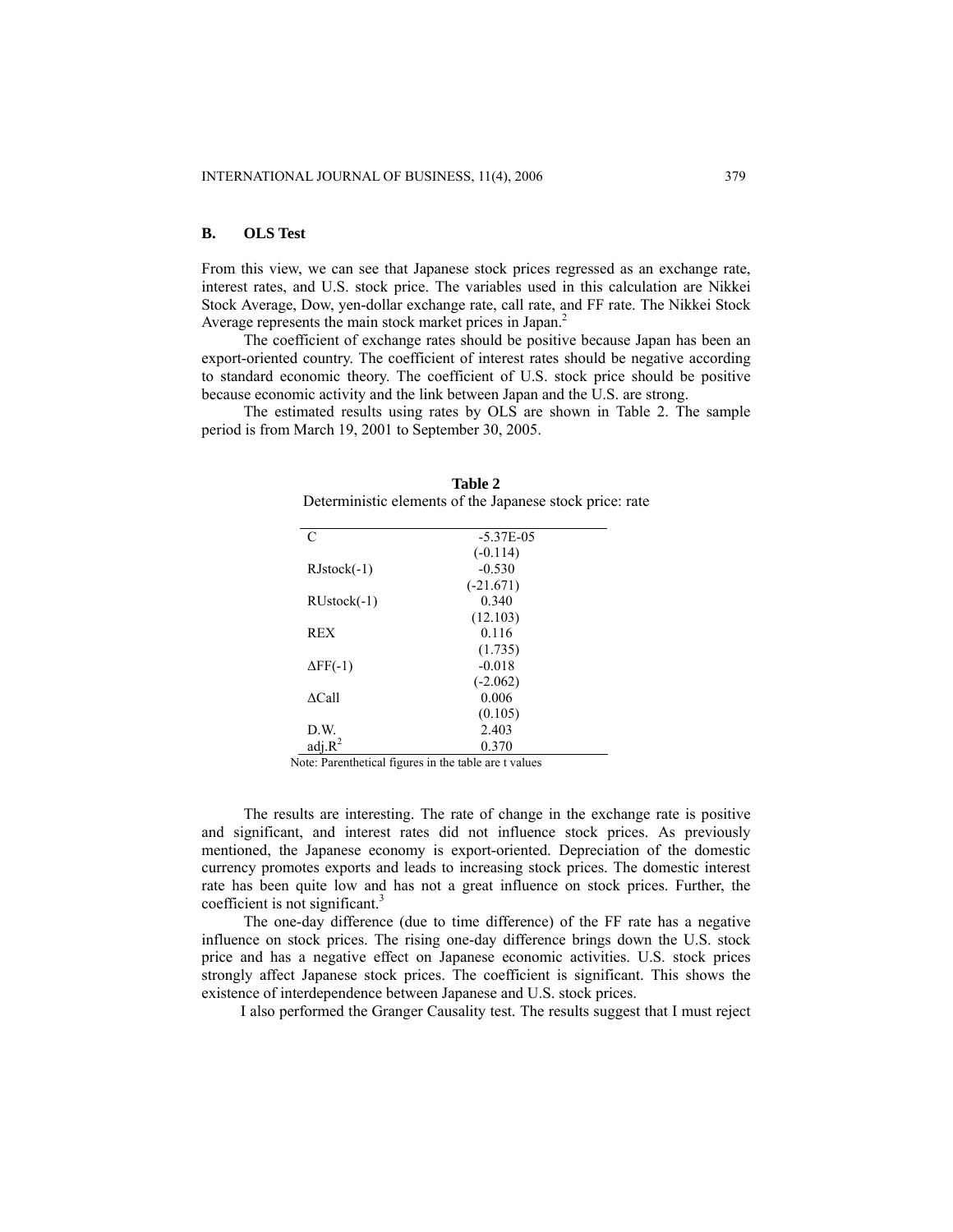the hypothesis that the U.S. stock price does not affect the Japanese stock prices. On the other hand, U.S. interest rates also significantly influence Japanese stock prices.

Next, a one-time difference is taken in each equation. The endogenous variable is  $\Delta$ Jstock -  $\Delta$ Jstock(-1). The exogenous variables and the results of the estimated equation are shown in Table 3.

Table 3 also shows some interesting results. If ΔJstock is large, the one-day difference of change of stock price ( $\Delta$ Jstock (-1) -  $\Delta$ Jstock (-2)), would be adjusted to decrease. Table 4 shows the result using 'rate'. The coefficient of FF is negative, but the finding is not significant. ΔREX is positive. ΔRUstock(-1) -ΔRUstock(-2) is negative and significant. The equation has a high value of adj. $\mathbb{R}^2$ .

Note the impact of the exchange rate. The rate influences Japanese stock prices, but difference does not exert the same influence. The rates of macroeconomic variables significantly influence stock prices. Not only scholars in academic fields but also investors are interested in rates of economic variables.

| Table 3                                         |
|-------------------------------------------------|
| Deterministic elements of Japanese stock prices |

| Sample Period:                                    | 3/19/2001-9/30/2005 |
|---------------------------------------------------|---------------------|
| C                                                 | $-0.845(-0.196)$    |
| $\Delta$ Jstock $(-1)$                            | $-1.052(-23.122)$   |
| $\Delta Jstock(-1) - \Delta jstock(-2)$           | $-0.033(-1.190)$    |
| $\Delta U$ stock $(-1)$                           | 0.498(7.764)        |
| $\Delta U$ stock $(-1)$ - $\Delta U$ stock $(-2)$ | 0.015(0.344)        |
| <b>AEX</b>                                        | 10.274 (1.531)      |
| $\Delta FF(-1)$                                   | $-104.695(-2.412)$  |
| $\triangle$ Call                                  | $-360.105(-0.676)$  |
| D.W.                                              | 2.01                |
| adj.R <sup>2</sup>                                | 0.580               |

Note. Parenthetical figures in the table are t values.

#### **Table 4**

Deterministic elements of Japanese stock prices

| Sample Period:                                          | 3/19/2001-9/30/2005    |
|---------------------------------------------------------|------------------------|
| C                                                       | $-6.02E-05$ $(-0.120)$ |
| $\Delta$ RJstock(-1)                                    | $-2.121(-39.237)$      |
| $\Delta$ RJstock(-1) - $\Delta$ RJStock(-2)             | 0.312(10.845)          |
| $\Delta \text{RUstock}(-1)$                             | 0.588(9.715)           |
| $\Delta \text{RUstock}(-1) - \Delta \text{RUstock}(-2)$ | $-0.180(-5.099)$       |
| ∆REX                                                    | 0.102(1.693)           |
| $\Delta FF(-1)$                                         | $-0.036(-1.058)$       |
| $\Delta$ Call                                           | $-0.015(-0.222)$       |
| D.W.                                                    | 2.153                  |
| $adj.R^2$                                               | 0.818                  |

Note. Parenthetical figures in the table are t values.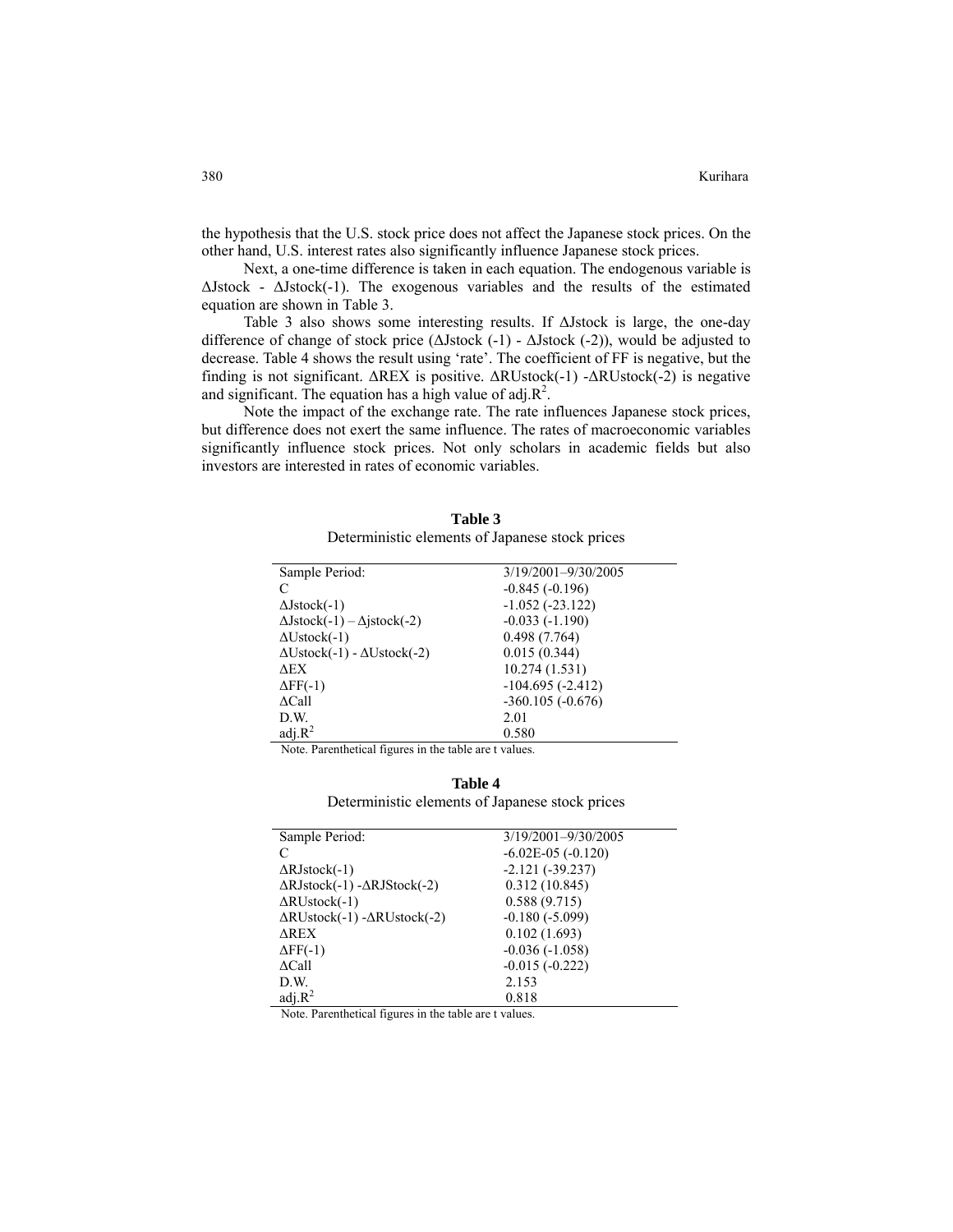### **C. Cointegration Test**

As indicated in the unit root tests above, variables other than interest rates are not stationary. The finding that many macro time series may contain a unit root has spurred the development of the nonstationary time series analysis. A linear combination of two or more nonstationary series are said to be cointegrated. The stationary linear combination may be interpreted as a long-run equilibrium relationship among the variables. This section provides an unrestricted cointegration test. The lag interval is four according to Akaike Info Criterion (AIC) test. The sample period is during the quantitative easing policy. The results are shown in Table 5.

The results show trace test indices cointegration at 5%, which confirms that the Japanese and the U.S. stock price can be interpreted as having a long-run equilibrium relationship between the variables. Both variables are nonstationary. Note, however, that the relationship between the two variables is significant. Rising U.S. stock prices influence Japanese stock prices as previously confirmed.

#### **D. Impulse Responses**

An impulse response function traces the effect of a one-time shock to one of the innovations on current and future values of the endogenous variables. The model and the results are shown in Tables 6 (one-time difference) and 7 (rate).

|           | Eigenvalue | Trace             | 5% Critical | Max        | 5% critical |
|-----------|------------|-------------------|-------------|------------|-------------|
|           |            | <b>Statistics</b> | Value       | Eigenvalue | Value       |
| None      | 0.017      | 19.904            | 15.490      | 16.743     | 14.236      |
| At most 1 | 0.003      | 3.155             | 3.888       | 3.121      | 3.868       |

**Table 5**  Cointegration rank test

| Table 6                                             |  |  |  |  |  |  |
|-----------------------------------------------------|--|--|--|--|--|--|
| VAR model for impulse response function: difference |  |  |  |  |  |  |

|                         | $Jstock - Jstock(-1)$ | Ustock - Ustock $(-1)$ |
|-------------------------|-----------------------|------------------------|
| C                       | $-0.844(-0.201)$      | 0.808(0.234)           |
| $\Delta$ Jstock $(-1)$  | $-0.084(-2.566)$      | $-0.018(-0.496)$       |
| $\Delta$ Jstock $(-2)$  | 0.037(1.214)          | $-0.013(-0.512)$       |
| $\Delta U$ stock $(-1)$ | 0.508(12.195)         | $-0.030(-0.945)$       |
| $\Delta U$ stock $(-2)$ | $-0.016(-0.352)$      | 0.016(0.433)           |
| ΔЕΧ                     | 10.183(1.502)         | 1.619(0.308)           |
| $\Delta FF(-1)$         | $-102.466(-2.250)$    | 16.123(0.448)          |
| $\Delta$ Call           | $-354.329(-0.690)$    | $-401.407(-1.017)$     |
| $adj.R^2$               | 0.130                 | $-0.004$               |
| F value                 | 22.878                | 0.399                  |

Note. Parenthetical figures in the table are the t values.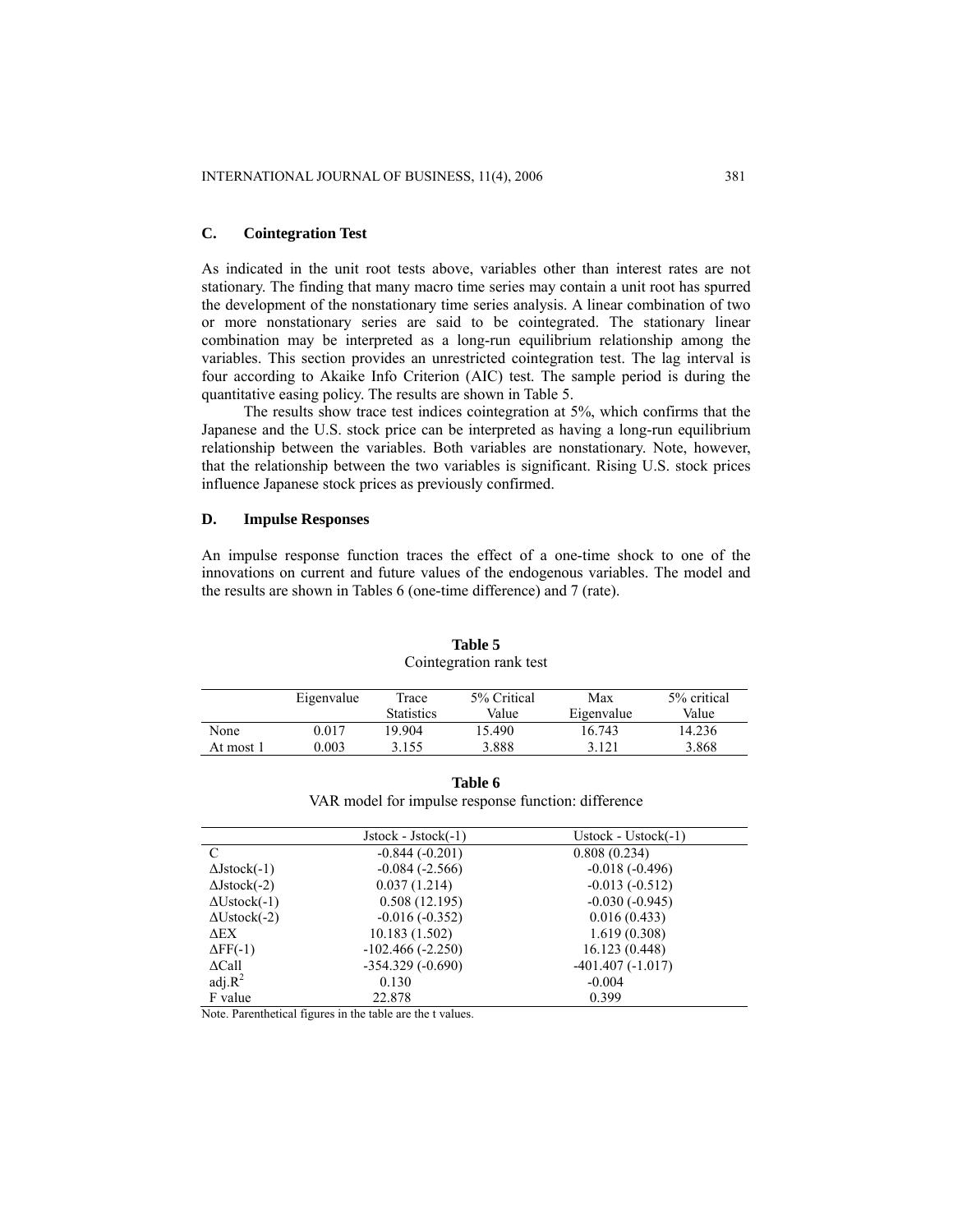382 Kurihara

|                             | RJstock - RJstock(-1)  | RUstock - RUstock(-1) |
|-----------------------------|------------------------|-----------------------|
| $\mathcal{C}$               | $-6.01E-05$ $(-0.120)$ | 2.25E-05 (0.046)      |
| $\Delta$ RJstock(-1)        | $-0.737(-24.686)$      | $-0.036(-1.485)$      |
| $\Delta$ RJstock(-2)        | $-0.301(-10.832)$      | $-0.088(-3.632)$      |
| $\Delta \text{RUstock}(-1)$ | 0.405(12.069)          | $-0.695(-23.328)$     |
| $\Delta \text{RUstock}(-2)$ | 0.182(5.142)           | $-0.324(-10.305)$     |
| ΔREX                        | 0.105(1.693)           | $-0.004(-0.088)$      |
| $\Delta FF(-1)$             | $-0.011(-2.232)$       | 0.002(0.612)          |
| $\Delta$ Call               | $-0.012(-0.220)$       | $-0.076(-1.539)$      |
| $\text{adj.}\mathbb{R}^2$   | 0.437                  | 0.356                 |
| F value                     | 113.169                | 82.208                |

**Table 7**  VAR model for impulse response function: rate

Note: Parenthetical figures in the table are the t values.

**Table 8**  Quantitative easing policy and stock price (TSLS)

| Variable                                                                                                          |  |                      | RJstock $(-1)$ RUstock $(-1)$ REX |       | $RFF(-1)$                                | RCall   | BOJ   |
|-------------------------------------------------------------------------------------------------------------------|--|----------------------|-----------------------------------|-------|------------------------------------------|---------|-------|
| coefficient 0.0004                                                                                                |  | $-0.083$             | 0.446                             | 0.128 | -0.038                                   | 1 1 9 0 | 0.017 |
|                                                                                                                   |  | $(0.534)$ $(-2.788)$ | (12.506)                          |       | $(1.740)$ $(-0.763)$ $(0.230)$ $(4.133)$ |         |       |
| Moto: $\mathbf{D} \mathbf{W}$ = 1.002; odi $\mathbf{D}^2$ : 0.140. Dopenthotical figures in the table and typluge |  |                      |                                   |       |                                          |         |       |

Note: D.W., 1.993; adj $R^2$ : 0.149. Parenthetical figures in the table are t values.

Positive movement of ΔJstock(-1) would decrease the one-day difference in stock prices. On the other hand, positive movement of ΔJstock(-2) would increase them. ΔUstock(-1) would increase the one-day difference in stock prices. If ΔEX moves to depreciation, the one-day difference in stock prices would be large.

ΔRJstock(-1) and ΔRJstock(-2) will cause drops in (RJstock -R Jstock(-1)). The effect on U.S. figures is opposite. The effect of exchange and interest rates on the Japanese stock price is the same as shown in Table 6.

Based on Tables 6 and 7, the impulse response function is as shown in Figures 2 and 3.

The results indicate that the effect exists for one or two days with the response disappearing after that. Eight days later, the shock mostly disappears. It takes longer for the shock in Figure 3 to extinguish than in the case shown in Figure 2.

#### **E. Has Quantitative Easing Been Effective?**

The BOJ enforced unprecedented easing, which reduced interbank interest rates to almost zero. However, because that policy was not enough to end deflation, since 2001, the BOJ has implemented quantitative easing. That is, on March 19, 2001, the BOJ decided to increase the outstanding balance of the current accounts by one trillion yen to around five trillion yen. This is called *quantitative easing*. In this scheme, the main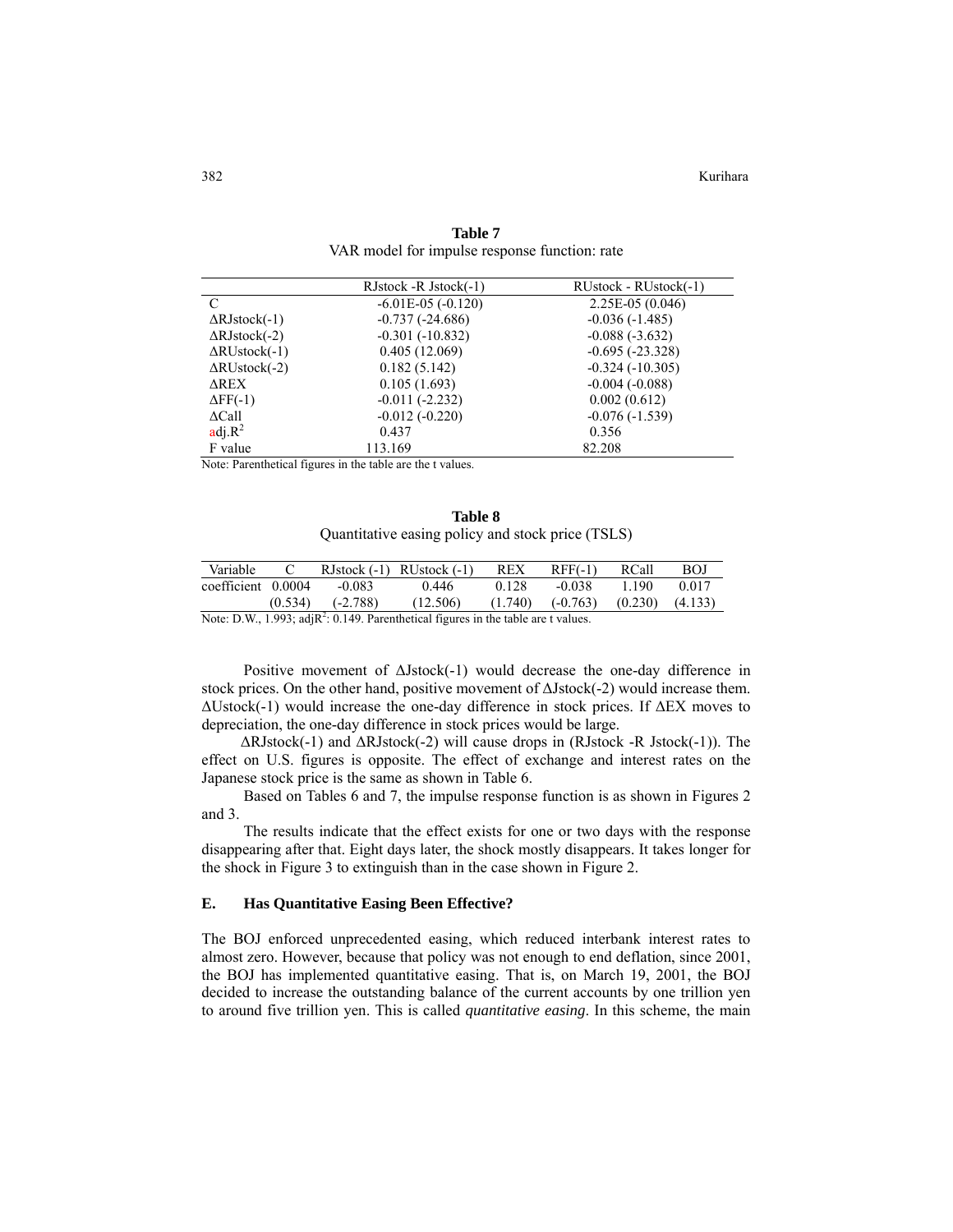operating target for money market operations changed from the uncollateralized overnight call rate to the outstanding balance of current accounts at the BOJ. The target of the current account balance has been increased several times since then, and the current upper limit level is  $30-35$  trillion yen.<sup>4</sup>

Taking this into account, Table 8 presents an additional calculation that adds one policy-related dummy variable (BOJ in the table). If quantitative easing is in effect on that day, the dummy variable is one, and it is zero for the all other cases. The empirical method is the same as shown in Table 2.





Response to Cholesky One S.D. Innovations  $\pm 2$  S.E.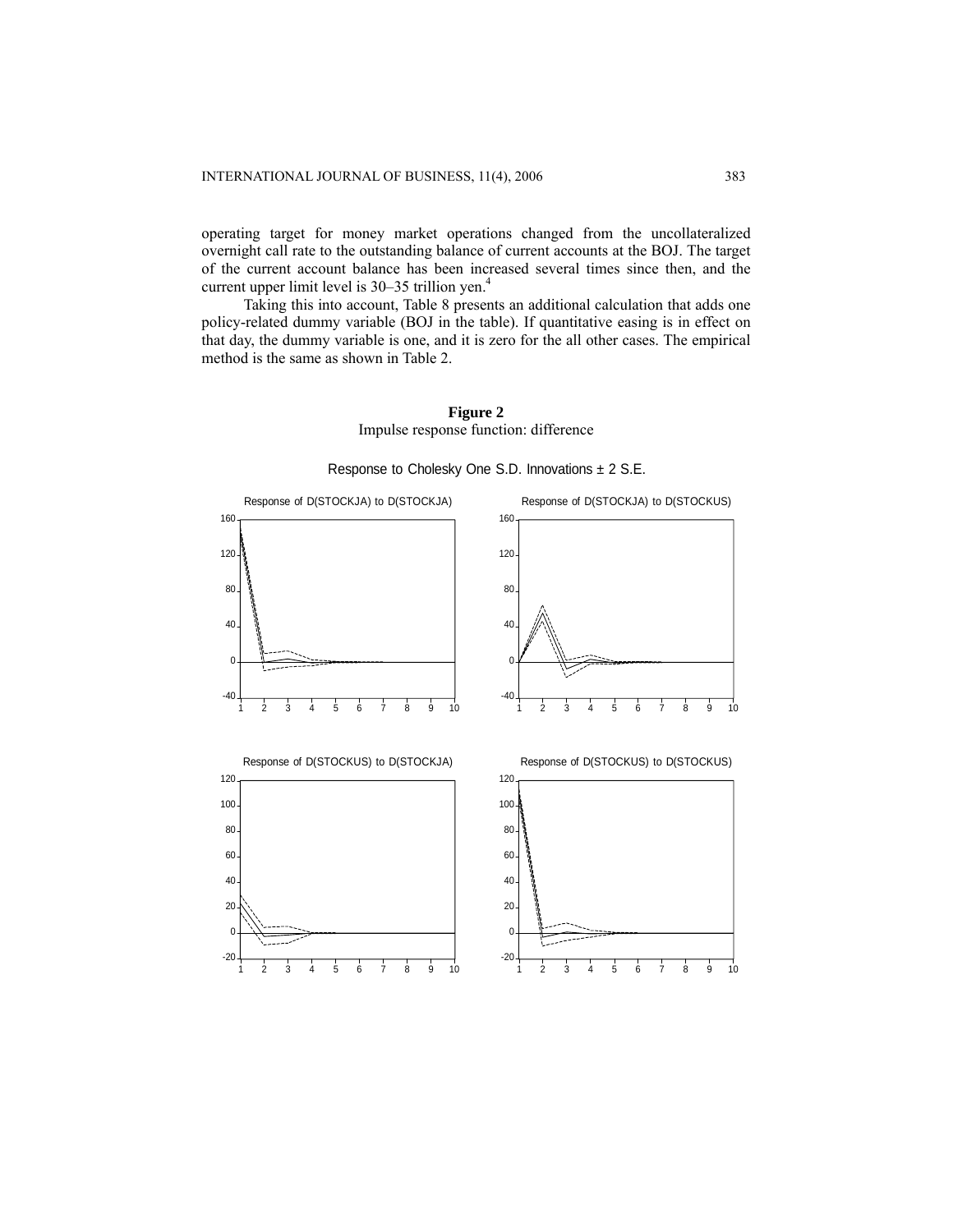-.015 -.010 -.005 .000 .005 .010 .015 .020 1 2 3 4 5 6 7 8 9 10 Response of D(RSTOCKJA) to D(RSTOCKJA) -.015 -.010 -.005 .000 .005 .010 .015 .020 1 2 3 4 5 6 7 8 9 10 Response of D(RSTOCKJA) to D(RSTOCKUS) -.015 -.010 -.005 .000 .005 .010 .015 1 2 3 4 5 6 7 8 9 10 Response of D(RSTOCKUS) to D(RSTOCKJA) -.015  $-.010.$ -.005 .000 .005 .010 .015 1 2 3 4 5 6 7 8 9 10 Response of D(RSTOCKUS) to D(RSTOCKUS)

**Figure3**  Impulse response function: rate

Response to Cholesky One S.D. Innovations ± 2 S.E.

The results are clear. Quantitative easing has influenced stock prices. Stock traders and policy authorities should take this into account in addition to the movement of exchange rate.<sup>5</sup>

#### **IV. CONCLUSION**

This study performed an empirical examination of the relationship between the Japanese stock prices and macro variables.

From the results, I can conclude that the domestic interest rate does not influence Japanese stock prices. This finding is counter to traditional economic theory and some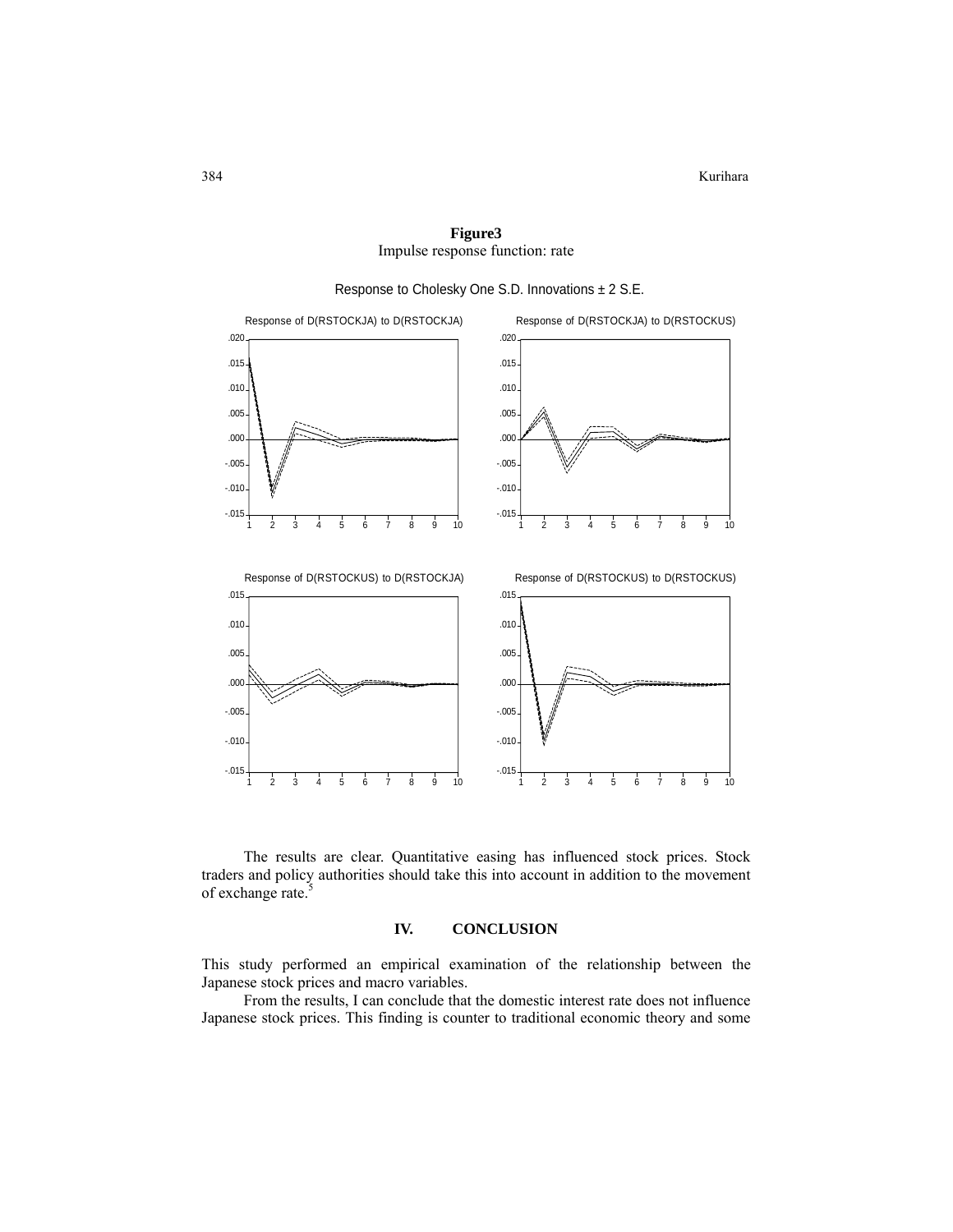existing studies. I might also conclude that the exchange rate influences Japanese stock prices. Investors may consider the characteristics of the enterprises such as their international trade behavior and net foreign positions. U.S. stock prices have also influenced Japanese stock prices, suggesting an interdependent relationship between them. Finally, empirical results show that quantitative easing has influenced stock prices. Market participants should take this into account in addition to the movement of exchange rate.

## **ENDNOTES**

- 1. However, a KPSS test shows that stock prices and exchange rate are not significant.
- 2. When Japanese stock prices after the burst of the bubble economy are considered, the fragility of the financial system and the intervention by the government (e.g., the public money injection into the banking sector, the prohibition of bank deposit payoffs, etc.) should be also taken into account. Although I would like to incorporate these variables in the equation, the sample period is too short and the unit root test showed that there should be some time lags. The data in this paper are daily. I could not tackle these problems simultaneously.
- 3. Along with the previous analysis, I estimated the equations using the logarithm and difference; however, the results were not significantly different from the results obtained by this method. When sample period is from 1992 (when the bubble economy—that is, stock and land prices quite high—was over) to now, the coefficient of Japanese interest rate was negative but it was not significant.
- 4. The outstanding balance of bank reserves or current accounts should be considered an indicator of quantitative easing policy. These data are monthly, and I could not analyze daily stock prices at the same time appropriately. Monthly data are too short to be used as a sample period.
- 5. Consideration of the other exchange rate, such as yen-euro, is a necessary future task.

#### **REFERENCES**

- Campbell, Y., 1987, "Stock Returns and the Term Structure," *Journal of Financial Economics,* 18, 373-399.
- Campbell, Y., and J. Ammer, 1993, "What Moves the Stock and Bond Markets? A Variance Decomposition for Long-term Asset Returns," *Journal of Finance,* 48(1), 3-37.
- Campbell, Y., and J. Shiller, 1991, "Yield Spreads and Interest Rate Movements, A Bird's Eye View," *Review of Economic Studies,* 58, 495-514.
- Choi, J. J., T. Hiraki, and N. Takezawa, 1998, "Is Foreign Exchange Rate Risk Priced in the Japanese Stock Market," *Journal of Financial and Quantitative Analysis,* 33, 361-382.
- Cutler, D. M., J. Poterba, and L. Summers, 1989, "What Moves Stock Prices," *Journal of Portfolio Management,* 15, 4-12.
- Fama, E. F., 1984, "The Information in the Term Structure," *Journal of Financial*